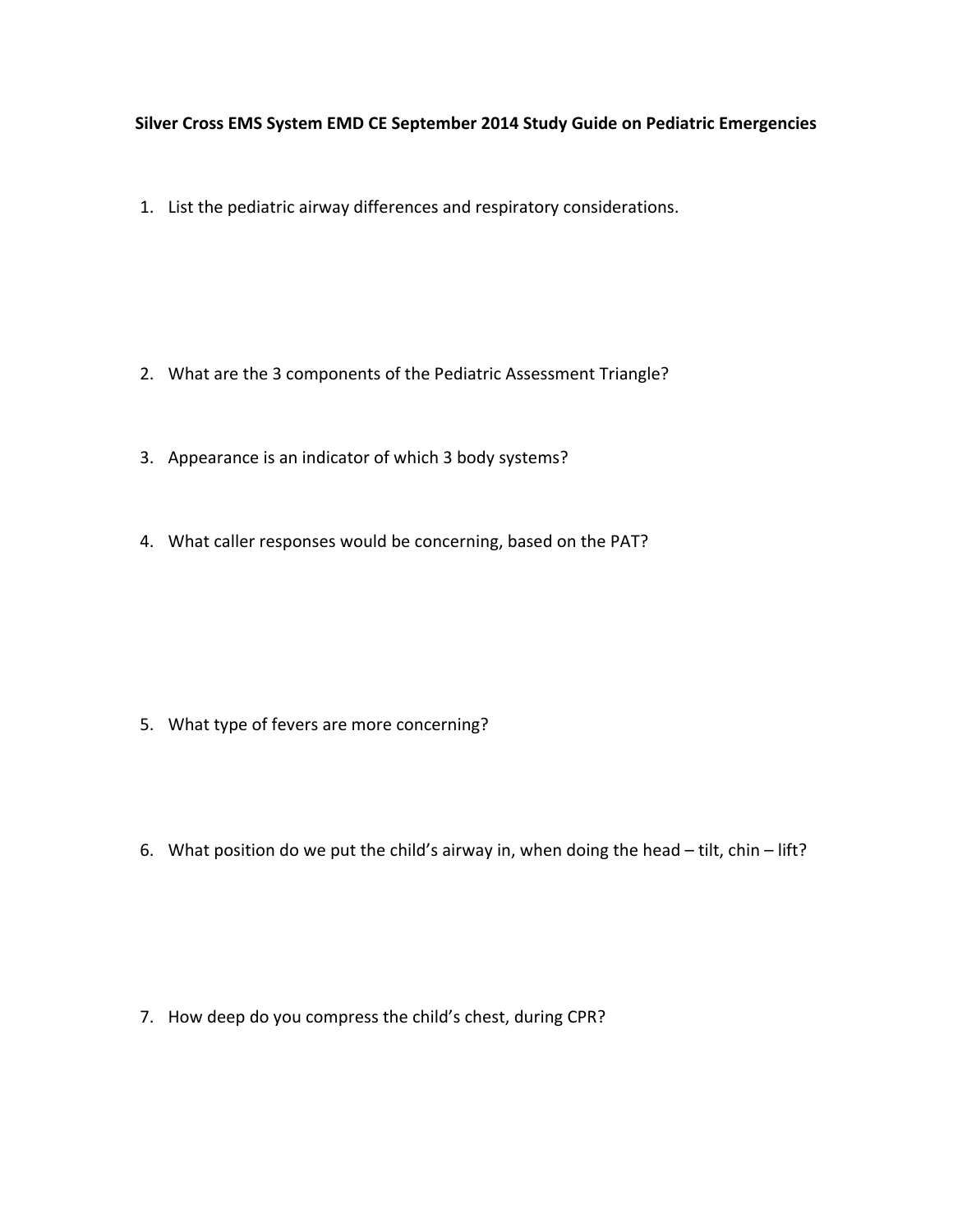8. An infant is what age group?

9. List 3 signs of a severe airway obstruction:

10. List the steps to help a conscious choking child:

11. List the steps to help a conscious choking infant:

12. What is the ratio of compressions to breaths for an unconscious choking child or infant? What step do you need to add when they are choking?

13. What kinds of issues can cause Altered Mental Status in a child?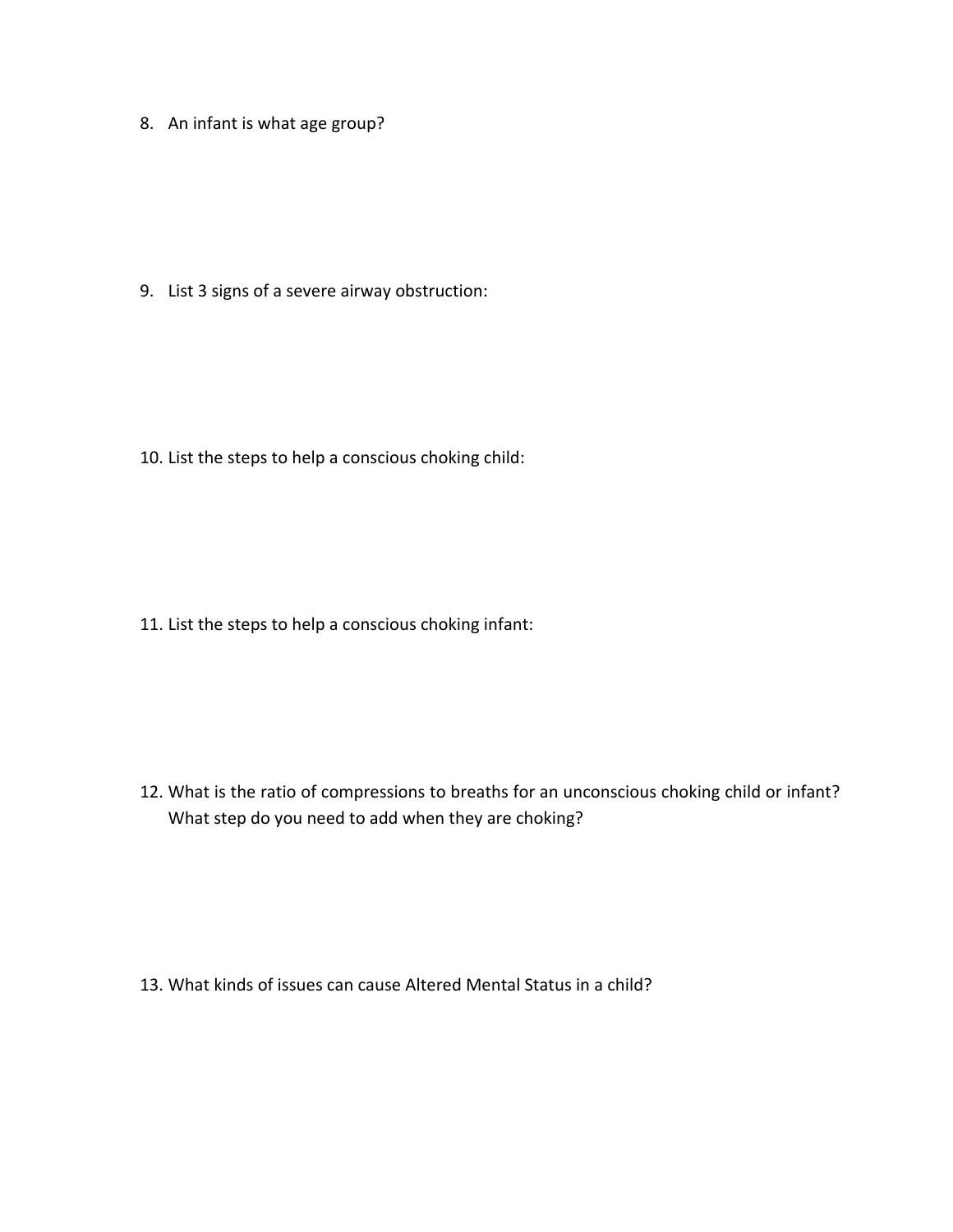14. Define asthma:

15. Compare the differences between croup and epiglotitis:

16. Define stridor:

17. List sign and symptoms of respiratory failure in children:

18. What is the primary cause of cardiac arrest in pediatric patients?

19. What are 3 causes of seizures in children?